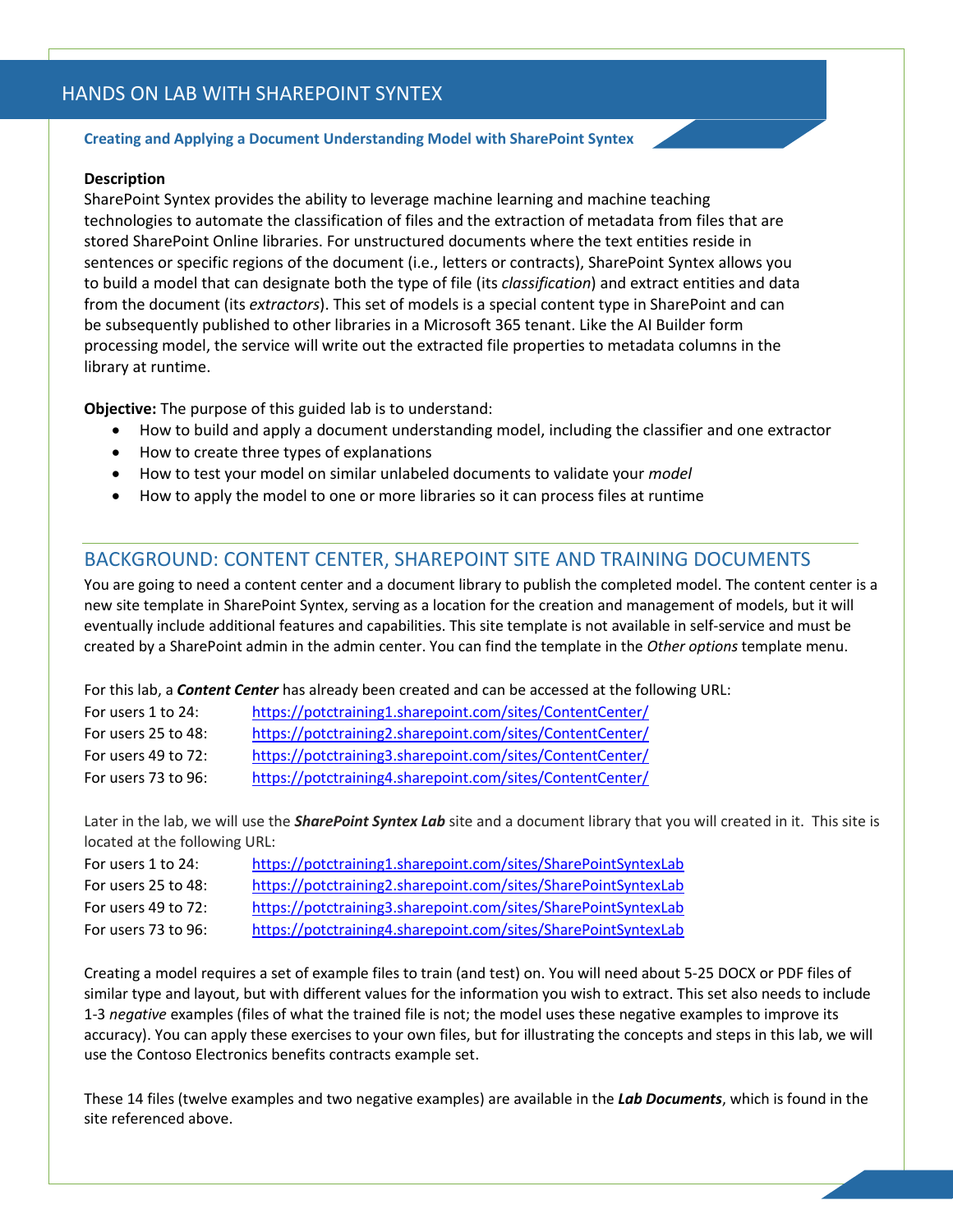# STEP 1: CREATE YOUR SHAREPOINT LIBRARY WHERE YOU WILL PUBLISH YOUR MODEL

- $\Box$  Login to Microsoft 365 by navigating to [https://portal.office.com](https://portal.office.com/) and using the username and password that you claimed. If you are asked "Stay signed in?" select Yes.
	- o Your username will be something like *[username@potctraining1.onmicrosoft.com](mailto:username@potctraining1.onmicrosoft.com) (use the username you claimed)*
	- o *If you see a windows that says "Help us protect your account" please click "Skip for now (14 days until required"*
- $\Box$  Click on the SharePoint icon in the left hand menu.



⊞

- $\Box$  Click the SharePoint Syntex Lab site in the Featured Links section (in the left navigation menu).
- Create a new Document Library by clicking the +New menu and selecting *Document library*. Enter your username as your document library name – for example, if your username i[s user1@potctraining1.onmicrosoft.com](mailto:user1@potctraining1.onmicrosoft.com) then use *user1* as your library name.

### STEP 2: BUILD YOUR CLASSIFIER MODEL

- $\Box$  Navigate to the Content Center site by doing the following:
	- $\circ$  Click the waffle icon in the top left of your browser (icon that looks like a waffle)

SharePoint

- o Click the SharePoint icon
- o Click the Content Center tile
- $\Box$  From the content center home page, click the +New button in the ribbon, and then click Document understanding model

| 曲<br><b>SharePoint</b>                                                                        | $\mathcal{Q}$<br>Search this site                                                                  |
|-----------------------------------------------------------------------------------------------|----------------------------------------------------------------------------------------------------|
| <b>Content Center</b><br>CC<br><b>Training Files</b><br>Files<br>Libraries<br>Models<br>Pages | Edit<br>Site contents                                                                              |
| $\Theta$ Send to $\vee$ $\otimes$ Page details<br>$+$ New $\times$                            |                                                                                                    |
| Document understanding model                                                                  |                                                                                                    |
| List                                                                                          |                                                                                                    |
| Document library                                                                              | Get started with document                                                                          |
| Page                                                                                          | understanding                                                                                      |
| News post                                                                                     | Build document understanding models in the model<br>library. Apply models to document libraries to |
| News link                                                                                     | automatically classify files and extract information.                                              |
| App                                                                                           |                                                                                                    |
|                                                                                               |                                                                                                    |
|                                                                                               | TOUR HOW TO CREATE A MODEL $\rightarrow$                                                           |

- $\Box$  This will open the "New model" panel where you can associate a model to an existing content type or create a new one. For this exercise we will create a new model named *Benefits Change*.
	- o Enter your "*username + Benefits Change*" in the Name field. For example, if your username is [user1@potctraining1.onmicrosoft.com](mailto:user1@potctraining1.onmicrosoft.com), then enter "user1 Benefits Change" as your model name.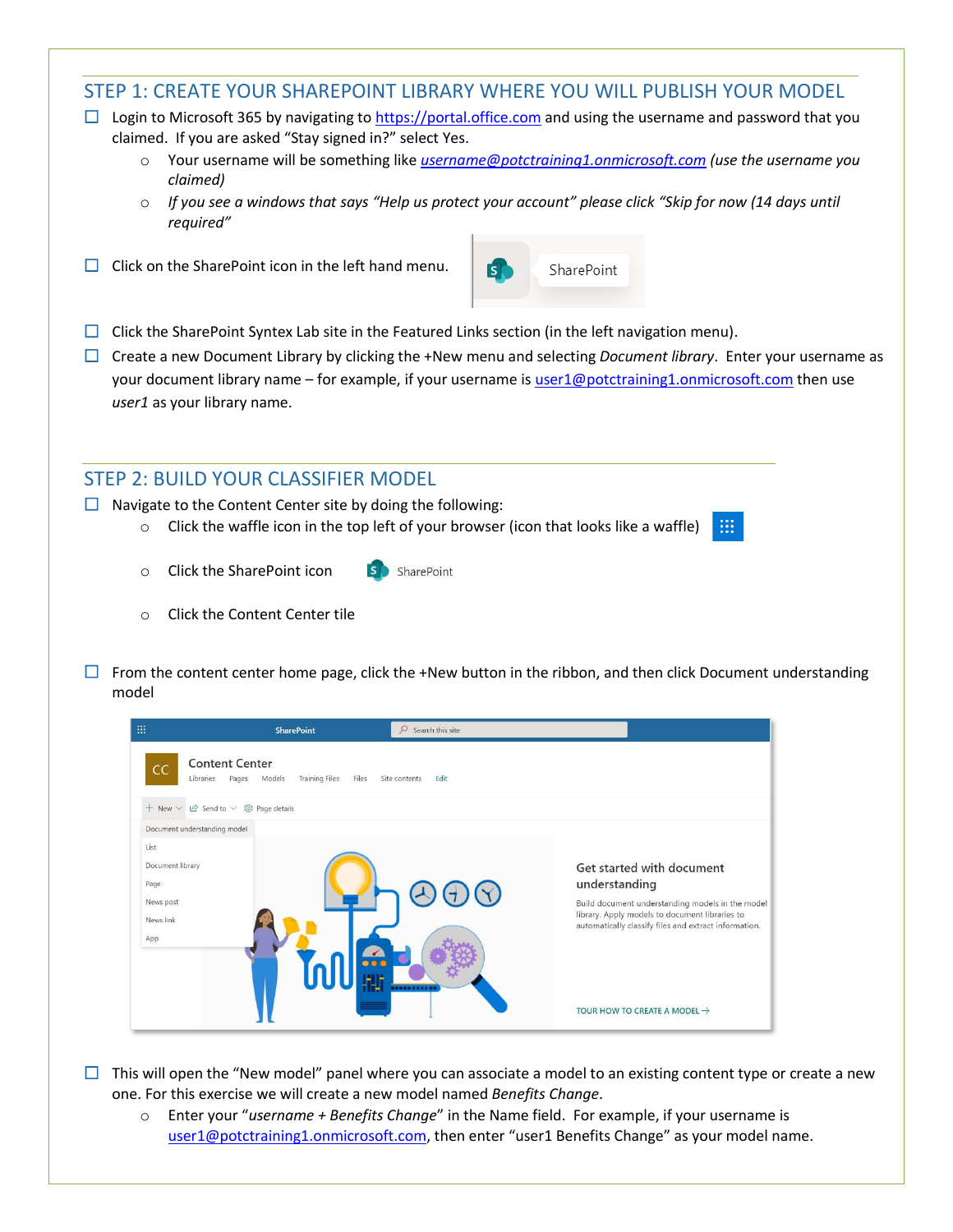- o Leave the Advanced Settings with their default settings.
- o Click Create.
- $\Box$  The model file will be created in the model library, the content type will be created (currently as a site content type) and you will be redirected to the "model home page".

Note: you may see a step by step tour window appear before the model home page. Click the X to close the tour.

### STEP 3: ADD FILES

Notice that all the action tiles are grayed out except one, *Add files*. Your first step is to select a set of example files. Note: these same files should be used for both the classifier and extractor training. You always have the option to add more, but typically you can add a full set of example files, label them to train your model, and test the remaining unlabeled files to validate your model.

Click the *Add files* button and Navigate to the *Example Training Files* folder

| Models > Benefit Change<br>Last trained on: Model not trained yet |                                 |                                                                                                                                                | Tour how to create a model<br>S Model settings |
|-------------------------------------------------------------------|---------------------------------|------------------------------------------------------------------------------------------------------------------------------------------------|------------------------------------------------|
| Key actions                                                       |                                 |                                                                                                                                                |                                                |
| Add example files                                                 | Classify files and run training | Create and train extractors                                                                                                                    | Apply model to libraries                       |
|                                                                   | n/a<br>Accuracy (               |                                                                                                                                                |                                                |
| <b>Add files</b>                                                  | Train classifier                | Create extractor                                                                                                                               | Apply model                                    |
| Example files for training                                        |                                 | Entity extractors                                                                                                                              |                                                |
| + Add from library - Remove < Open library                        |                                 | Select or add an entity extractor. Train the model by labelling entities in the example files you've added.<br>+ New entity extractor - Remove |                                                |
|                                                                   |                                 | Last trained on<br>Name                                                                                                                        | Explanatio Accuracy %                          |
|                                                                   | No documents yet.               | Libraries with this model                                                                                                                      |                                                |
|                                                                   |                                 |                                                                                                                                                |                                                |

 $\Box$  Select all 6 files and click Add to add them to your model. They will appear in the *Example files for training* section.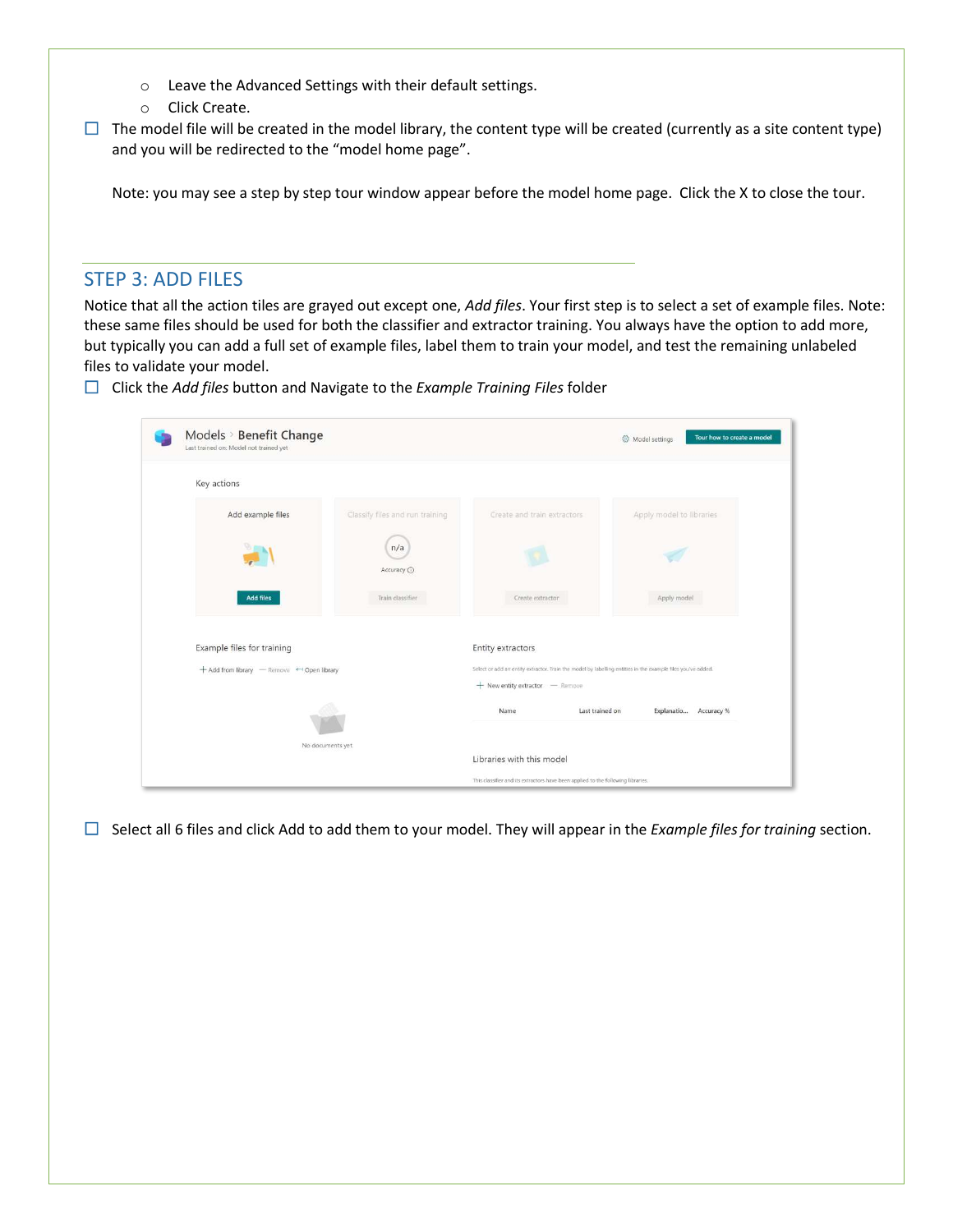# STEP 4: CREATE INSURANCE PROVIDER ENTITY EXTRACTOR & LABEL EXAMPLES

Notice that once the example files are added the *Create new entity extractor* and *Label examples* tiles are enabled. You can start by either training your classifier (*Label examples*) or creating and training an extractor (*Create a new entity extractor*). Extractors are used by Syntex as explanations to understand the document classification, and since one explanation is needed for each classifier or extractor you train, it is a helpful strategy to start with an extractor.

|             | Models > Benefit Change<br>Last trained on: Model not trained yet |                                 |                           |                                                                                                                                                | Model settings           | Tour how to create a model |
|-------------|-------------------------------------------------------------------|---------------------------------|---------------------------|------------------------------------------------------------------------------------------------------------------------------------------------|--------------------------|----------------------------|
| Key actions |                                                                   |                                 |                           |                                                                                                                                                |                          |                            |
|             | Add example files                                                 | Classify files and run training |                           | Create and train extractors                                                                                                                    | Apply model to libraries |                            |
|             |                                                                   | n/a<br>Accuracy <b>O</b>        |                           |                                                                                                                                                |                          |                            |
|             | <b>Add files</b>                                                  | <b>Train classifier</b>         |                           | <b>Create extractor</b>                                                                                                                        | Apply model              |                            |
|             | Example files for training                                        |                                 |                           | Entity extractors                                                                                                                              |                          |                            |
|             | + Add from library - Remove + Open library                        |                                 |                           | Select or add an entity extractor. Train the model by labelling entities in the example files you've added.<br>+ New entity extractor - Remove |                          |                            |
|             | n<br>File name<br>Contract Change Woodgrove 4.docx<br>$\alpha$    | Modified<br>Just now            | Modified By<br>Jack Kirby | Name                                                                                                                                           | Last trained on          | Explanatio Accuracy %      |
|             | Contract_Change_WWI_1.docx<br>o.                                  | Just now                        | Jack Kirby                |                                                                                                                                                |                          |                            |
|             | Contract Change WWI 2.docx<br>o.                                  | Just now                        | Jack Kirby.               | Libraries with this model                                                                                                                      |                          |                            |
|             | $\sigma$<br>N_Contoso_SOW_CSI1.docx                               | Just now                        | Jack Kirby                | This classifier and its extractors have been applied to the following libraries.                                                               |                          |                            |

Click the *Create extractor* button in the *Create and Train Extractors* tile.

- o Click the Advanced Settings dropdown
- o Select the radio button *Use an existing column*
- o Select the column *Insurance Provider*
- o The Advanced Settings will remain with their default settings.
- o Click Create
- $\Box$  The first document in your sample set will be displayed in the viewer in plain text view; the full list of added example files is displayed in the labeled examples section. NOTE: you can render the formatted view of a document by selecting *View original* link. Label the insurance provider name Humongous Insurance by highlighting it. If you select too little or too much text, just select the highlighted selection to clear it and try again. Alternatively, the text may say Contoso Ltd.
- $\Box$  Click *Next file* when the string is correctly highlighted to submit the labeled file and advance to the next one.
- $\Box$  Once you advance or click to the next file, it will be displayed in the viewer and the label you applied to the previous file will be displayed in the "Labeled examples" section.

| New entity extractor                                                                                                       |  |
|----------------------------------------------------------------------------------------------------------------------------|--|
| You can use an existing column to populate<br>with extracted data, or create a new one.                                    |  |
| New Extractor name*                                                                                                        |  |
| Insurance Provider                                                                                                         |  |
| Advanced settings                                                                                                          |  |
| <b>Associated Column</b>                                                                                                   |  |
| Your model will be deloyed using a column<br>within a content type. Either create a new<br>column, or use an existing one. |  |
| Create a new column                                                                                                        |  |
| (c) Use an existing column                                                                                                 |  |
| Insurance Provider                                                                                                         |  |

 $\Box$  Label the next 4 files for a total of 5.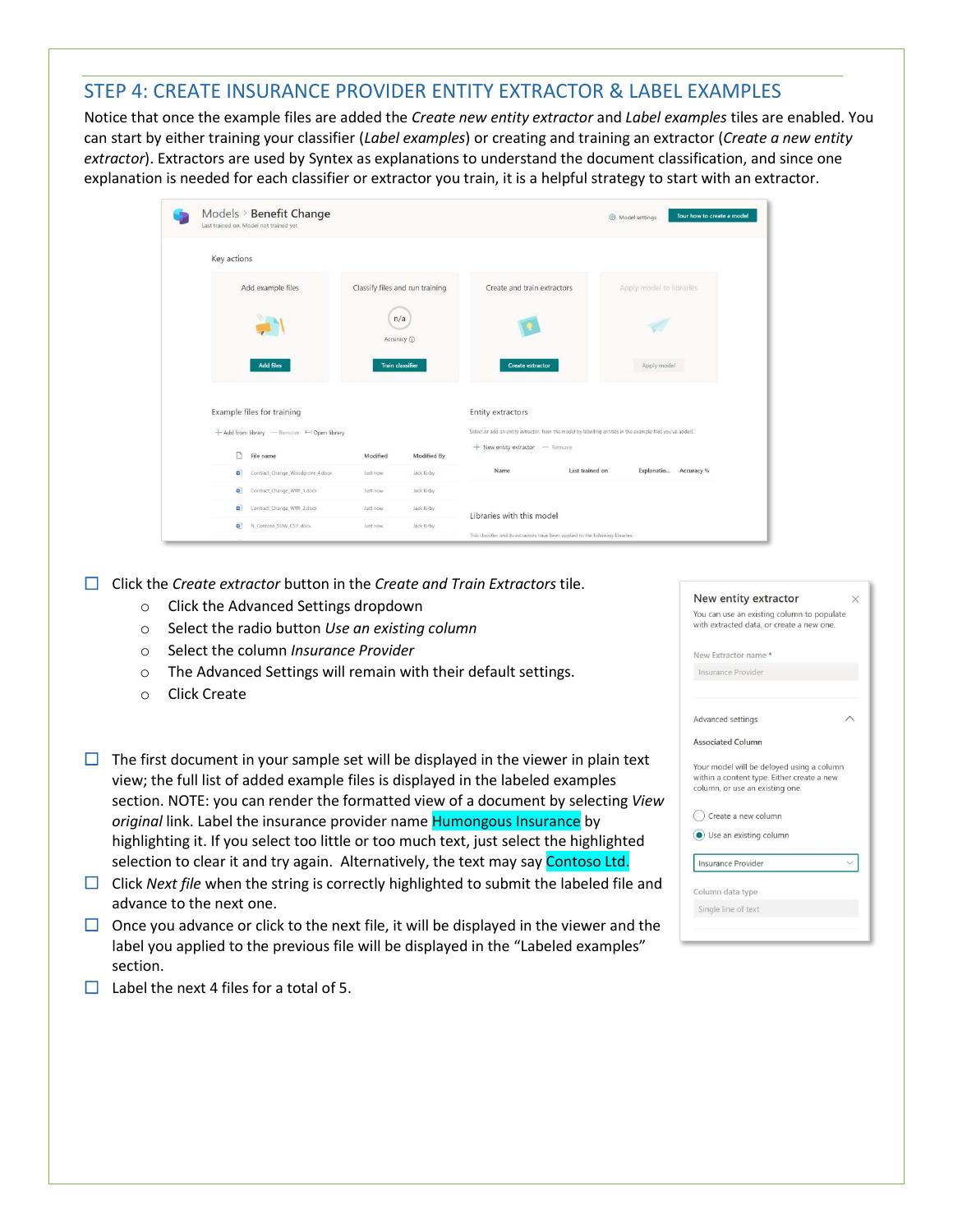$\Box$  The 6th file is a negative sample and does not contain an insurance provider. Click the "No label found" option in the title and click *Save*.

| Label at least 5 examples. Train after you've labeled. |                     | ⊙ View original                                                             |                            | N Contoso SOW CSI1.docx                                                        | $\n  End\n$                                                                                       |
|--------------------------------------------------------|---------------------|-----------------------------------------------------------------------------|----------------------------|--------------------------------------------------------------------------------|---------------------------------------------------------------------------------------------------|
| Labeled examples                                       |                     |                                                                             | $\leftarrow$ Previous file | Next file $\rightarrow$<br>File 6 of 6                                         | $\Box$ Save                                                                                       |
| $+$ Add example files $-$ Remove                       |                     |                                                                             |                            | V No label                                                                     | <b>Accessibility Mode</b><br>$\bullet$ off                                                        |
| Name                                                   | Label               | Acme, inc.                                                                  |                            |                                                                                |                                                                                                   |
| $\omega$<br>Contract_Change_WWI_1.docx                 | Humongous Insurance | 6649 N Blue Gum St                                                          |                            |                                                                                |                                                                                                   |
| w.<br>Contract Change WWI 2.docx                       | Contoso, Ltd.       | New Orleans, LA 70116                                                       |                            | SOW 6084 for Agreement to Perform Consulting Services to Wye Technologies Inc. |                                                                                                   |
| 四<br>Contract Change WWI 3.docx                        | Humongous Insurance | Date Services Performed By: Services Performed For:<br>2/28/2019 Acme, inc. |                            |                                                                                |                                                                                                   |
| Contract Change WWI 4.docx<br>中                        | Humongous Insurance | 6649 N Blue Gum St New Orleans, LA 70116                                    |                            |                                                                                |                                                                                                   |
| 中<br>Contract Change Woodgrove 4.docx                  | Humongous Insurance | Wye Technologies Inc 6649 N Blue Gum St Anchorage, AK 99501                 |                            |                                                                                | This Statement of Work (SOW) is issued pursuant to the Consultant Services Master Agreement       |
| $\bullet$<br>$\overline{a}$<br>N Contoso SOW CSI1.docx |                     |                                                                             |                            |                                                                                | between Wye Technologies Inc ("Client") and Acme, inc. ("Contractor"), effective 2/11/2019 (the " |

 $\Box$  Once you have labeled five files you should see a notification banner displayed near the top of the screen, informing you to move to training. Even if the banner does not appear at the top, please move onto the next step.

#### STEP 5: TRAIN INSURANCE PROVIDER ENTITY EXTRACTOR

- $\Box$  Click the Train tab in the top left of the Model page. The training phase is where you add explanations to help the model understand how to classify your document or how to identify the information you want to extract.
- $\Box$  The first labeled file will be displayed and you will be prompted to add an explanation. At least one is required before the model can be trained. NOTE: only the example files that you label in the previous phase are displayed, with a status of *not trained*. For an entity extractor, explanations can be hints about the label format itself or strings around the label to help identify it. To identify the *Insurance Provider* we will create two phrase list explanations, one before the label and one after.
- Click *+New* from the Explanations pane and select *Blank* from the New menu.
	- o From the *Type* dropdown select *Phrase list*.
	- o Enter "String before" for the Explanation name*.* In the Phrase list text box enter the preceding part of the sentence "network participation with your insurance provider". The case sensitivity should be set to off.
	- o Click Save.
- $\Box$  Once this first explanation is saved, we will automatically train the model. The training results will be displayed in the "Trained files" section, showing both the predicted label value and the evaluation. A match means the model is correctly predicting your label, a mismatch means it's not correctly predicting the label for that file. You can look in the "Prediction" column or load the file into the viewer to see the mismatch.
- $\Box$  In our case, notice that one of our files is predicting a mismatch.
- $\Box$  To correct, let's add another explanation.
	- o Click *+New* from the Explanations pane and select *Blank* from the New menu.
	- o From the *Type* dropdown select *Phrase list*.
	- o Enter "String after" for the Explanation name*.* In the Phrase list text box enter the preceding part of the sentence "(http://www.". The case sensitivity should be set to off.
	- o Click Save.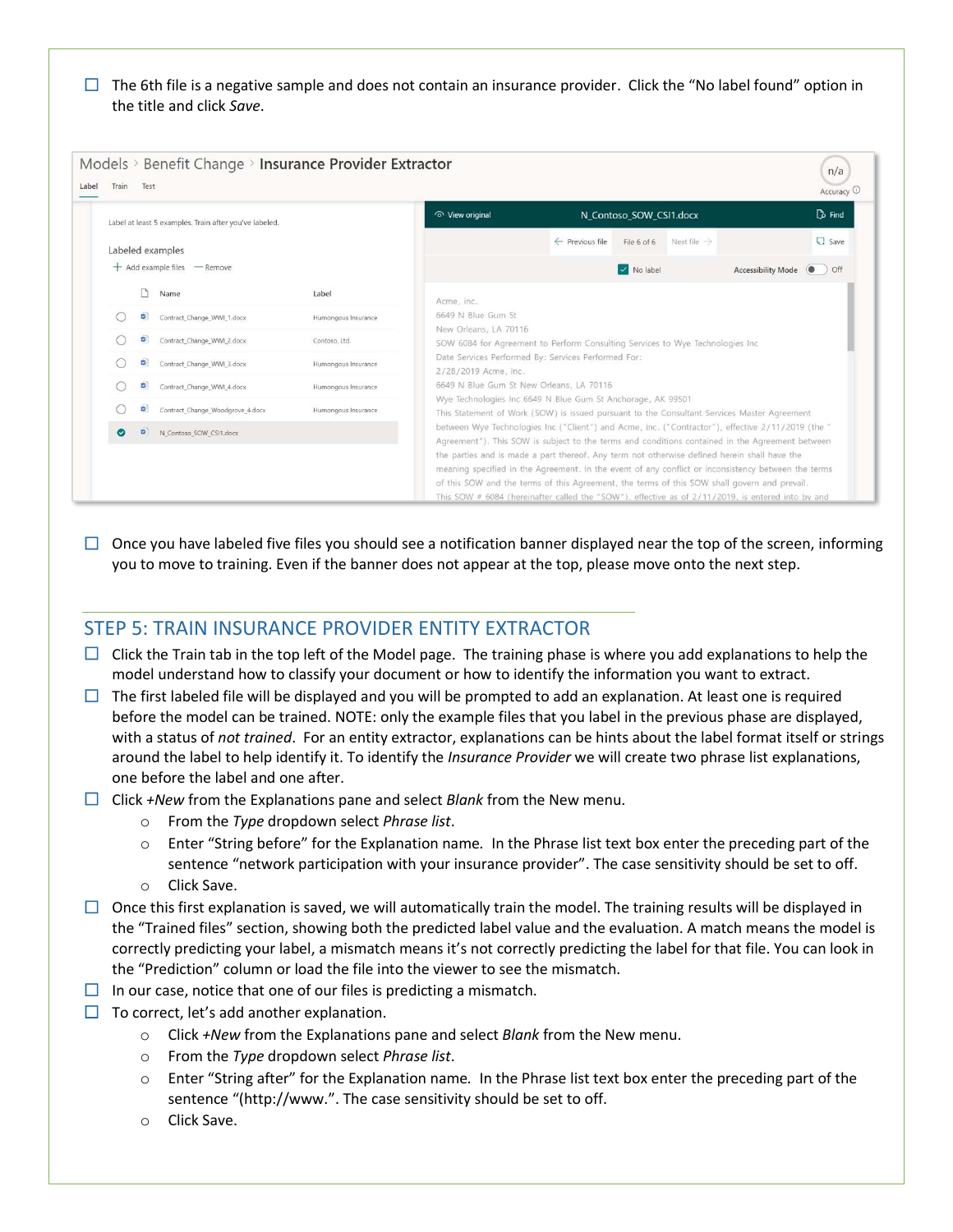- $\Box$  We will initiate retraining once the new explanation is saved. Notice that now the mismatch is fixed for that file. The additional explanation helped the model to understand the variety of insurance provider names and correctly predicted this longer name.
- Now that your *Insurance Provider* entity extractor is trained and accurately predicting labels you can exit this training and return to the model home page.
	- o At the top of the page, where it says **Model > Benefits Change > <username> Insurance Provider Name**, click *Benefits Change* to return to the main model page.

100  $c$ curacy  $\odot$ 

|       |            | Models > Benefit Change > Insurance Provider Extractor |  |
|-------|------------|--------------------------------------------------------|--|
| Label | Train Test |                                                        |  |



In the "Classify files and run training" tile of the model page, notice that your classifier has no accuracy score (in the middle of the second tile). This is because it has not been trained yet.

- **Click the** *Train Classifier* button.
- $\Box$  Like the entity extractor experience, the first labeled document in your example set will be displayed in the viewer; the list of files and their labels are displayed in the "Labeled examples" section on the left.

| Label by selecting text in at least 5 examples. Train after you've labeled. | $\n  End\n$<br>o View original<br>Contract Change WWI 1.docx                                                                                                                                             |
|-----------------------------------------------------------------------------|----------------------------------------------------------------------------------------------------------------------------------------------------------------------------------------------------------|
| $\odot$ 0/1 of required negative example file                               | Next file $\rightarrow$<br>$\leftarrow$ Previous file<br>File 1 of 6                                                                                                                                     |
| Labeled examples                                                            | Is this file an example of Benefit Change? $\sqrt{ }$ Yes $\times$ No                                                                                                                                    |
| + Add example files - Remove                                                | One Microsoft Way, Redmond WA 98052                                                                                                                                                                      |
| Label<br>Name                                                               | 425-778-6254<br>contosohr@contoso.org                                                                                                                                                                    |
| $\bullet$<br>٠<br>Contract_Change_WWI_1.docx                                | Contoso HR: Benefit Change Notice                                                                                                                                                                        |
| 中<br>Contract Change WWI 2.docx                                             | Dear Orville Pender.<br>We are writing to inform you of a change in our insurance network participation with your insurance                                                                              |
| œ.<br>Contract_Change_WWI_3.docx                                            | provider Humongous Insurance (http://www.humongousinsurance.com/).                                                                                                                                       |
| œ۱<br>Contract Change WWI 4.docx                                            | As of 9/14/2019, our status with the Wide World Importers network will change. Although we will<br>still accept your insurance, we will no longer be participating providers with Y network. To help you |
| Contract Change Woodgrove 4.docx<br>o.                                      | navigate this change, we will be doing a complimentary benefits' check for you, to help determine<br>the exact difference our network status will make. This decision comes as a result of our desire to |

In this training you are effectively labeling the *entire* document as either a positive or negative example of the content type.

 $\Box$  Answer the question in the viewer ribbon "Yes" or "No" for that displayed document. Making a selection will submit the answer, label the document as "Positive" or "Negative" and advance the viewer to the next example file. NOTE: you must submit at least one negative example before you can proceed to the next step. Once you have labeled five files a notification banner will display informing you to move to training. You can label more documents or advance to training.

- $\Box$  Click the Train tab in the top left of the model page to advance to training.
- $\Box$  The service will train on the labeled set immediately. You do not need to provide an additional explanation because you already provided explanations when you trained the *Insurance Provider* entity extractor.